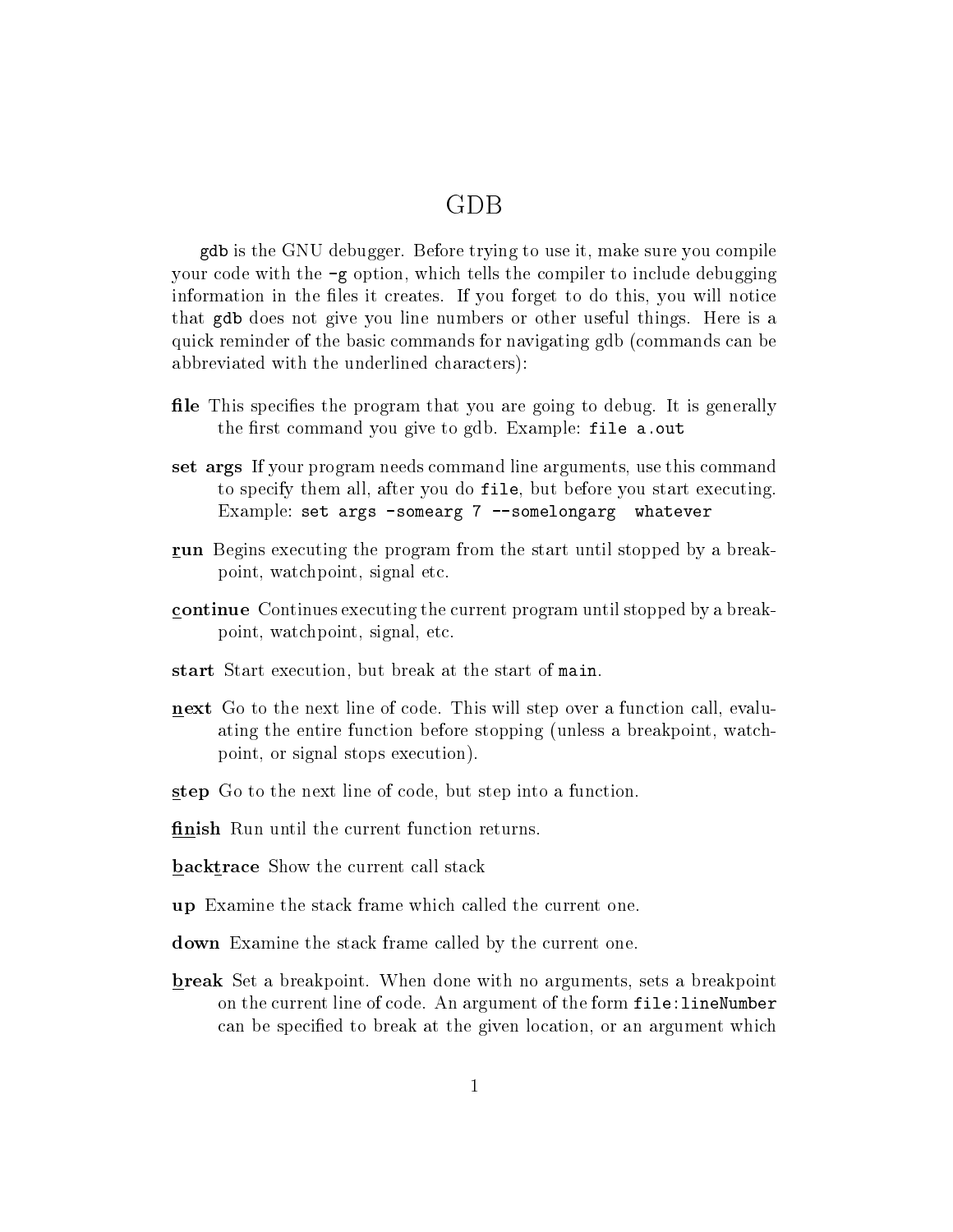names a function can be given to break at entry to the specified function. Note that in emacs, the command C x (space) when done in your C code will tell gdb to break wherever the emacs point (cursor) is. Examples:

break break myFile.c:37 break someFunction

When you do this command, it will give you output like this:

Breakpoint 3 at 0x8048475: file myFile.c, line 37.

The number that it gives you is important, because that is what you will use to refer to that breakpoint in the future.

cond Make a breakpoint (un)conditional. If you give cond only the breakpoint number, that breakpoint becomes unconditional. If you speciy the breakpoint number and a condition (a C expression), then that condition gets evaluated to determine whether or not to stop the program when the breakpoint is reached. Examples:

cond 5 cond 3 (x == 7 ||  $y > 0$ )

- watch Create a hardware watchpoint of some expression. A watchpoint makes the program stop when the value of that expression changes. Note that since this has to use some special hardware, you can only have a few at once, and they can't be too complicated. Best is to watch some variable, or one memory location. Example: watch x
- info break Tell the status of all current breakpoints and watchpoints.
- del Delete a breakpoint or watchpoint (by number). You can specify more than one number. Examples:

del 3 del 1 4 7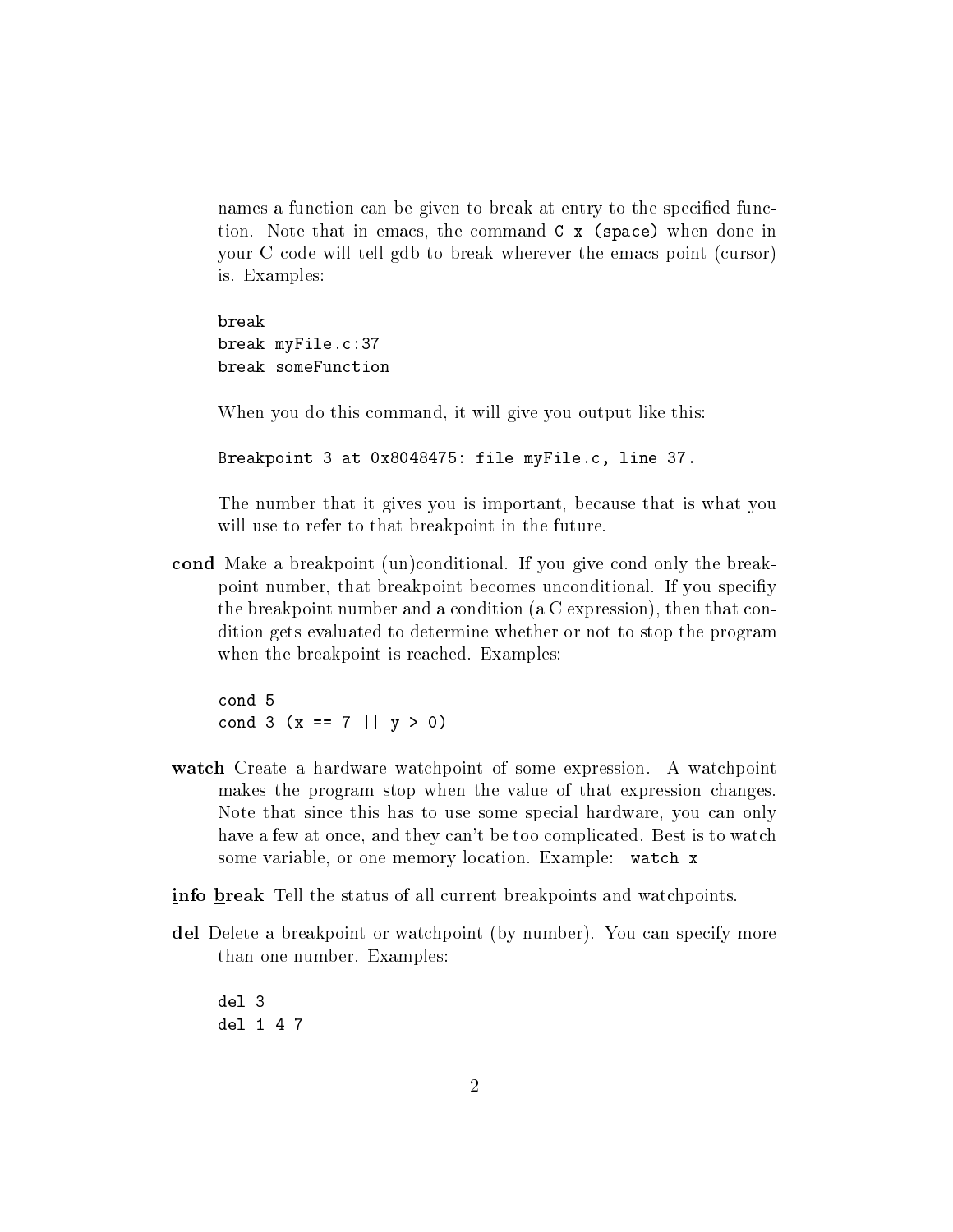- dis Disable a breakpoint or watchpoint (by number). A disabled breakpoint still exists and can be re-enabled, but will not stop execution of the program. dis has the same sytax as del
- en Enable a breakpoint or watchpoint (by number). Re-enable a disabled breakpoint. en has the same syntax as dis
- print Print takes an expression as an argument, evaluates, and prints it out. When gdb prints out a value, it assigns it to a special gdb variable which starts with a \$. You can use these just like any other variable, an they never go out of scope. Note that you can print any C expression, which includes function calls, and assignments. If you print a function call, it will be executed, with any side effects that it might have. Additionally, breakpoints will stop execution if they come up. If you print an assignemnt, it will actually change the value of the variable in your program. Examples:

```
p x
p x + y - 4p fact(7)
p \, z = 7 /* changes the value of z to 7, and then prints 7 \cdot x/
```
As another example, suppose you want to know when \*ptr changes, but ptr may go out of scope first. Then you might do this:

(gdb) p ptr \$1 = (int \*) 0xb7d96ff8  $(gdb)$  watch  $*(\$1)$ 

 $p/x$  Just liek print, except print in hex.

help Ask gdb to give you help on its commands

You can put commands in a file called .gdbinit (including the dot), which gdb will read and execute when it loads. For example, if you are constantly debugging one program with the same arguments, and always want to break on entry into an error function you wrote, you might have a edbinit file that looks like this: